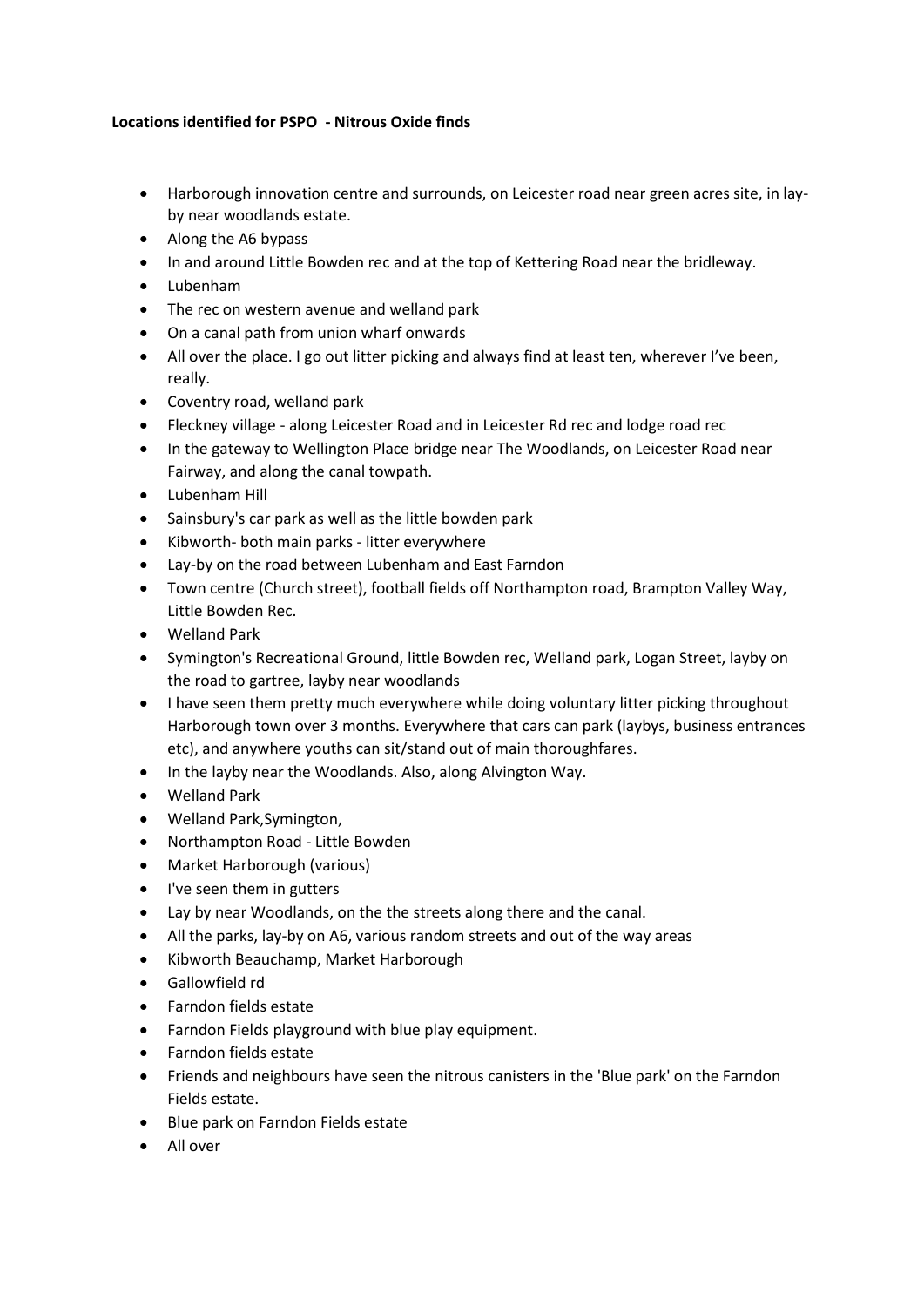- Foxton village; layby at the top of Gallow Field Road and other places I can't remember, there seem to be several every now and then
- I'm in Walton Lutterworth and sadly I see it on the park and in the parks car park in Walton and on the streets in kimcote.
- Ashby Parva, Main Street and Simons Orchard
- Logan Street park gangs drinking using drugs being abusive.
- Walcote / Misterton
- Sorry I can't remember but I recognise the canister.
- Often found at Manor Field play area, Thurnby
- Kibworth rec park
- Welland Park, Logan Rec.
- Frequently see discarded N20 canisters when litter picking. Mainly in urban areas but a large number often left in lay-bys and road edges where they are a skid hazard to cyclists and motorbikes
- Fern Close Thurnby. ( End of Cul De Sac ) Covert Lane Scraptoft.
- Skate park off Bellfields Road and public open space off end of Glebe Road
- Kibworth parks, laybys around the district, alley way in Kibworth
- The Woodlands slip road by canal, Logan St rec, Welland Park...all over really
- Welland Park
- All around the village of scraptoft
- Welland park
- Welland park Little Bowden park Town centre Symington park
- Lay-bys around around Lutterworth and villages on occasion
- Numerous locations, but little Bowden park.and Abby street
- Show ground
- Little Bowden recreation ground
- Little Bowden park
- Kibworth parks
- The little silver canisters the nitrous oxide comes in, are regularly left around the recreation grounds in Kibworth. I have seen the small balloons they use to take the gas as well. They become a litter problem & the balloons are also dangerous for dogs if swallowed.
- Smeeton Road park, Kibworth Beauchamp
- I've seen the canisters littering the car parks surrounding McDonald's at the top of the ring road
- Little Bowden Rec
- On the grassed area at the end of Longbreach Road near the tin bridge in Kibworth Harcourt
- outside Thurnby church and on Wadkins playing field
- Kibworth parks and along the A6
- Skate Park near Bellfields Road.
- Little Bowden Park
- I live in Houghton on the Hill. I have seen piles of abandoned nitrous oxide cannisters on the roads around the Leicester airport, particularly just outside Stoughton village. I have also seen them in some of the hedges and ditches on footpaths across the fields behind Houghton church.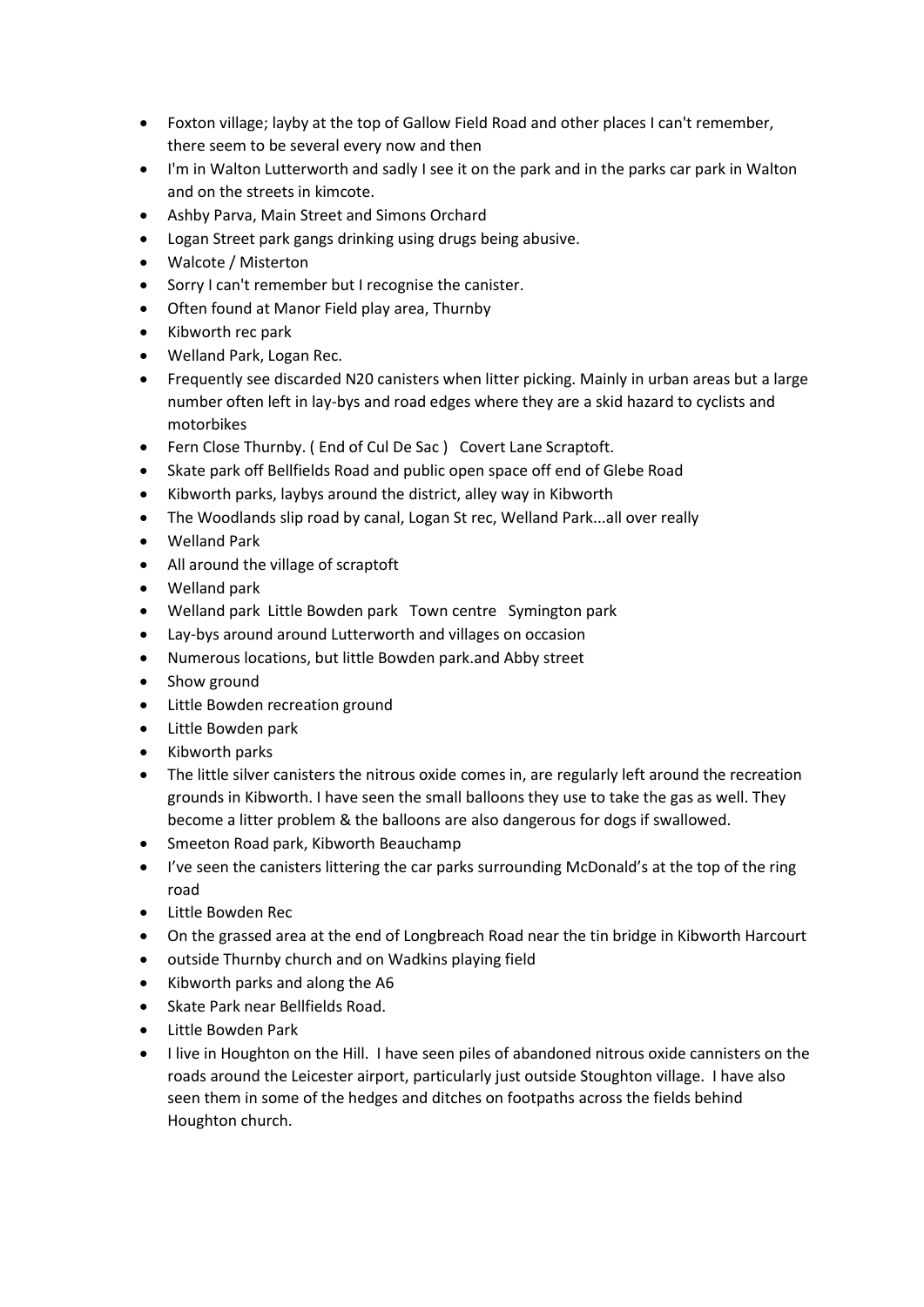- I live in Holmleigh gardens thurnby and people misuse drugs on the car park next to manor friend , I have reported this in the past and I regularly see gas canisters on the park , pathways and fields
- Footpaths en route to Saddington, empty containers presumably thrown from vehicles. Nearby neighbour had empty container outside house - perhaps there own us?
- Connaught Road, Symington Rec
- Cromford Way, Broughton Astley. Canisters dumped on the verge. Chandler Way small park. Often full of teenagers displaying unpleasant behaviour
- parks in Scraptoft, Evington Park, Knighton Park, Abbey Lane Park, Monks Park
- Fields and footpaths near Burnmill Road, also Alvington Way
- Litter in and around Warwick Road Park, Kibworth
- almost everywhere, in particular, Compass Point & Airfield Business Park. For some reason cannisters seem to be discarded on roundabouts making every roundabout potentially leathal for cyclists. If one goes under the front wheel of a cyclist they could be thrown into the path of a vehicle.
- All over Market Harborough town
- Lay by beside the entrance to the Woodlands. There is litter most weekends.
- With my husband and myself we see problems from younger people in the scateboard Park. Welland Park. When we take our dog out now we carry a brush and dustpan and clear up after them, this can include glass, pellet like things or anything left there all just strewn about. We do this regularly.
- Layby near Foxton School, on the Foxton Road, and outside the gates of the Show Ground in Market Harborough
- The skate park off Glebe Road and Little Bowden Park
- Between Great Bowden and the council depot and at the entrance to the Showground
- In the streets around, station Lane, outside the coop stores in scraptoft and Station Lane.
- Park and children's play area off Croft way Broughton Astley often littered with used NO2 capsules
- Compass point road along to Reicher Shoes
- None
- Welland park , western ave rec , little Bowden park
- I was completely unaware that this is a problem .... compared to random burglary from neighbours houses - occasional, vandalism and most important internet spamming that nobody seems to do anything about - oh also fly tipping where the response seems patchy thank you
- Local park.
- Main Street, Great Glen
- I have seen piles of the small silver canisters in numerous locations around the district, including around the Airfield business park roundabout, various country lanes such as between Houghton and Gaulby, in the lay-by between Bushby and Stoughton, around the Gartree/Gumley/Foxton area, the lay-by between Tur Langton and Shangton area and other places around the District
- On the road to Foxton, Gallowfield Road , the layby off the B6047 by The Woodlands and recently along Alvington Way.